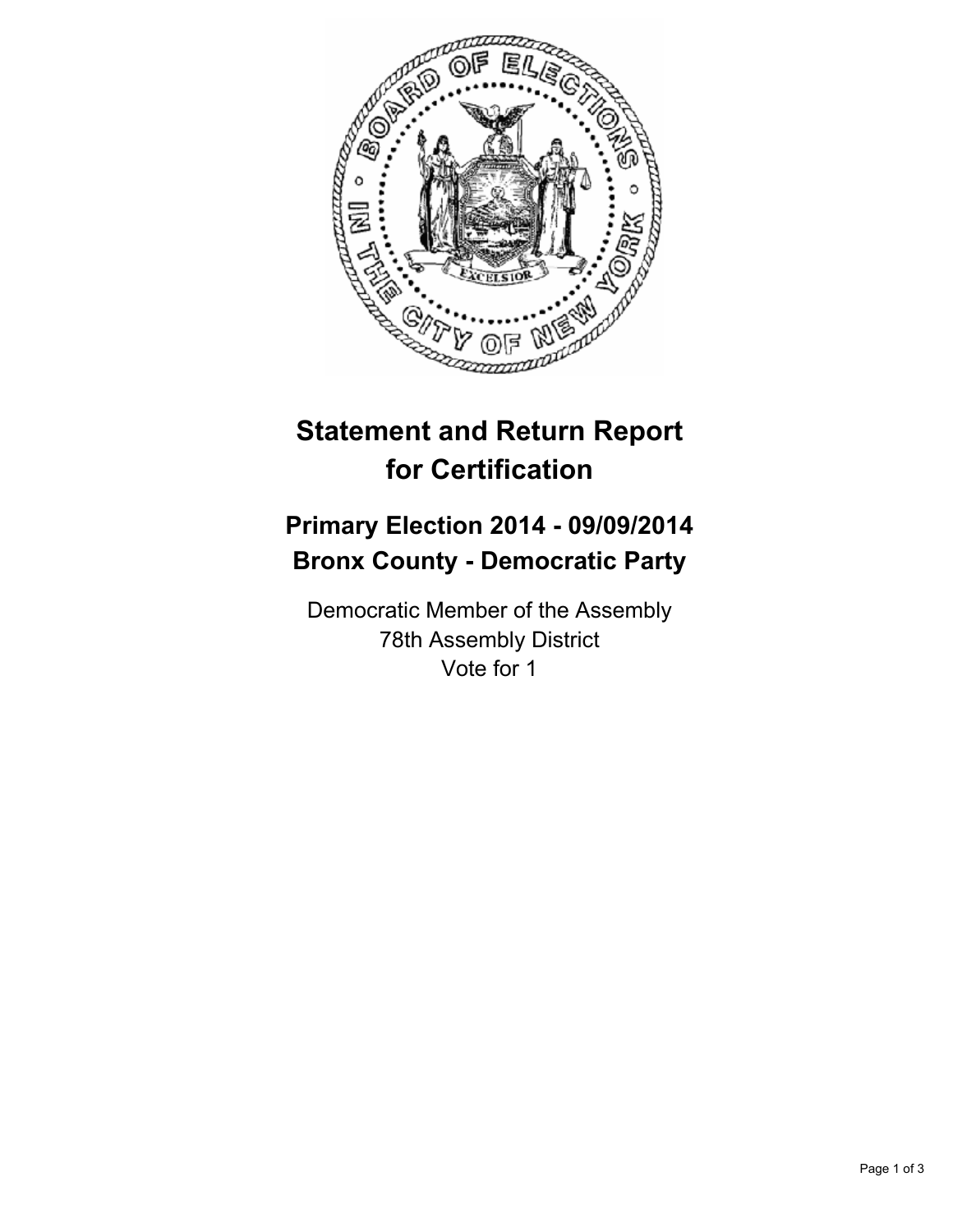

## **Assembly District 78**

| <b>PUBLIC COUNTER</b>                                    | 3,253        |
|----------------------------------------------------------|--------------|
| <b>EMERGENCY</b>                                         | 0            |
| ABSENTEE/MILITARY                                        | 125          |
| <b>FEDERAL</b>                                           | 0            |
| <b>SPECIAL PRESIDENTIAL</b>                              | $\mathbf{0}$ |
| <b>AFFIDAVIT</b>                                         | 43           |
| <b>Total Ballots</b>                                     | 3,421        |
| Less - Inapplicable Federal/Special Presidential Ballots | 0            |
| <b>Total Applicable Ballots</b>                          | 3,421        |
| FERNANDO P. TIRADO                                       | 677          |
| <b>JOSE RIVERA</b>                                       | 2,375        |
| ADRIANO ESPAILLAT (WRITE-IN)                             | 1            |
| ANTHONY SPINGER (WRITE-IN)                               | 1            |
| CLEVELAND EDWARDS (WRITE-IN)                             | 1            |
| HECTOR RAMIREZ (WRITE-IN)                                | 1            |
| JOSE RIVERA (WRITE-IN)                                   | 1            |
| LINDO BELLO (WRITE-IN)                                   | 1            |
| UNATTRIBUTABLE WRITE-IN (WRITE-IN)                       | 11           |
| VICTOR PICHARDO (WRITE-IN)                               | 2            |
| <b>Total Votes</b>                                       | 3,071        |
| Unrecorded                                               | 350          |